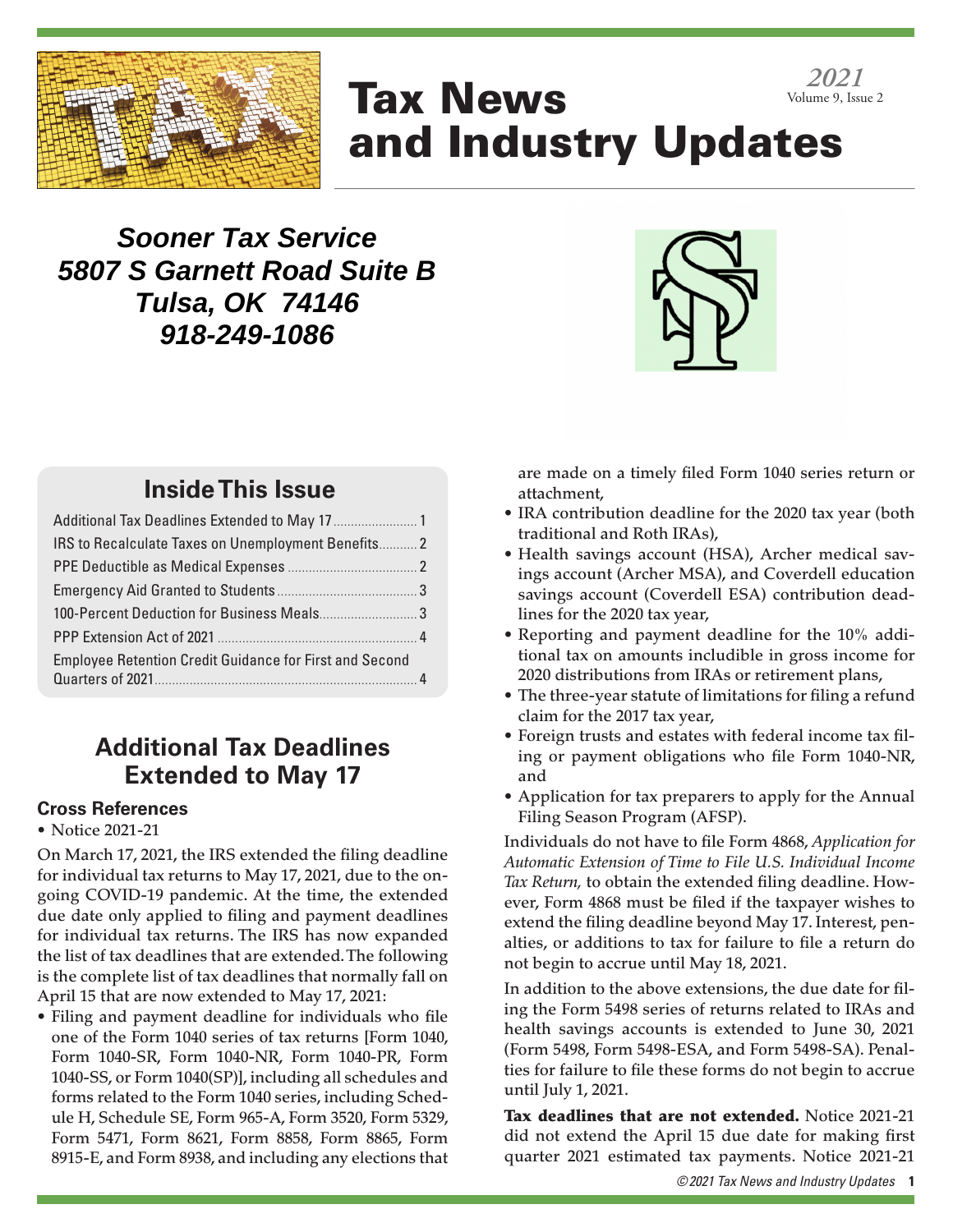also did not extend the due date for filing business returns or any other type of taxpayer who files a federal income tax return on forms outside of the Form 1040 series (such as corporations, partnerships, trusts, estates, or payroll tax returns).

◆ ◆ ◆

## **IRS to Recalculate Taxes on Unemployment Benefits**

### **Cross References**

• IR-2021-71

The IRS has provided additional information on how it will recalculate taxes on unemployment benefits. The IRS will take steps to automatically refund money this spring and summer to people who filed their tax return reporting unemployment compensation before the recent changes made by the American Rescue Plan Act of 2021.

The legislation, signed into law on March 11, 2021, allows taxpayers who earned less than \$150,000 in modified adjusted gross income to exclude unemployment compensation up to \$20,400 if married filing jointly and \$10,200 for all other eligible taxpayers. The exclusion only applies to 2020 unemployment benefits.

Because the change occurred after some people filed their 2020 tax return, the IRS will take steps in the spring and summer to make the appropriate change to their return, which may result in a refund. The first refunds are expected to be made in May and will continue into the summer.

For those taxpayers who already have filed and figured their tax based on the full amount of unemployment compensation, the IRS will determine the correct taxable amount of unemployment compensation and tax. Any resulting overpayment of tax will be either refunded or applied to other outstanding taxes owed.

For those who have already filed, the IRS will do these recalculations in two phases, starting with those taxpayers eligible for the up to \$10,200 exclusion. The IRS will then adjust returns for those married filing jointly taxpayers who are eligible for the up to \$20,400 exclusion and others with more complex returns.

There is no need for taxpayers to file an amended return unless the calculations make the taxpayer newly eligible for additional federal credits and deductions not already included on the original tax return.

For example, the IRS can adjust returns for those taxpayers who claimed the Earned Income Tax Credit (EITC) and, because the exclusion changed the income level, may now be eligible for an increase in the EITC amount which may result in a larger refund. However, taxpayers

would have to file an amended return if they did not originally claim the EITC or other credits but now are eligible because the exclusion changed their income.

These taxpayers may want to review their state tax returns as well.

According to the U.S. Department of Labor, Office of Employment and Training (ETA), over 23 million U.S. workers nationwide filed for unemployment last year. For the first time, some self-employed workers qualified for unemployed benefits as well. The IRS is working to determine how many workers affected by the tax change already have filed their tax returns.

The new IRS guidance also includes details for those eligible taxpayers who have not yet filed. See our news article: *Exclusion of Unemployment Compensation,* posted on 3/24/2021, for details on how to calculate the exclusion for taxpayers who have not yet filed their 2020 tax return.

*Note:* This update indicates that the IRS will not be able to properly recalculate all tax returns that were filed reporting unemployment benefits prior to the tax law change. It is our advice that tax preparers wait to see how the IRS recalculates the return, and then file amended returns where applicable to take advantage of additional provisions that were not included in the IRS recalculation.

◆ ◆ ◆

## **PPE Deductible as Medical Expenses**

### **Cross References**

• Announcement 2021-7

The IRS has ruled that amounts paid for personal protective equipment (PPE), such as face masks, hand sanitizer, and sanitizing wipes, used for the primary purpose of preventing the spread of the Coronavirus Disease 2019 (COVID-19 PPE) are treated as amounts paid for medical care under IRC section 213(d). Therefore, amounts paid by an individual taxpayer for COVID-19 PPE for use by the taxpayer, the taxpayer's spouse, or the taxpayer's dependents that are not compensated for by insurance are deductible as medical expenses under IRC section 213(a) provided that the taxpayer can itemize deductions and total medical expenses exceed 7.5% of AGI.

COVID-19 PPE expenses are also eligible to be paid or reimbursed under health flexible spending arrangements (health FSAs), Archer medical savings accounts (Archer MSAs), health reimbursement arrangements (HRAs), and health savings accounts (HSAs).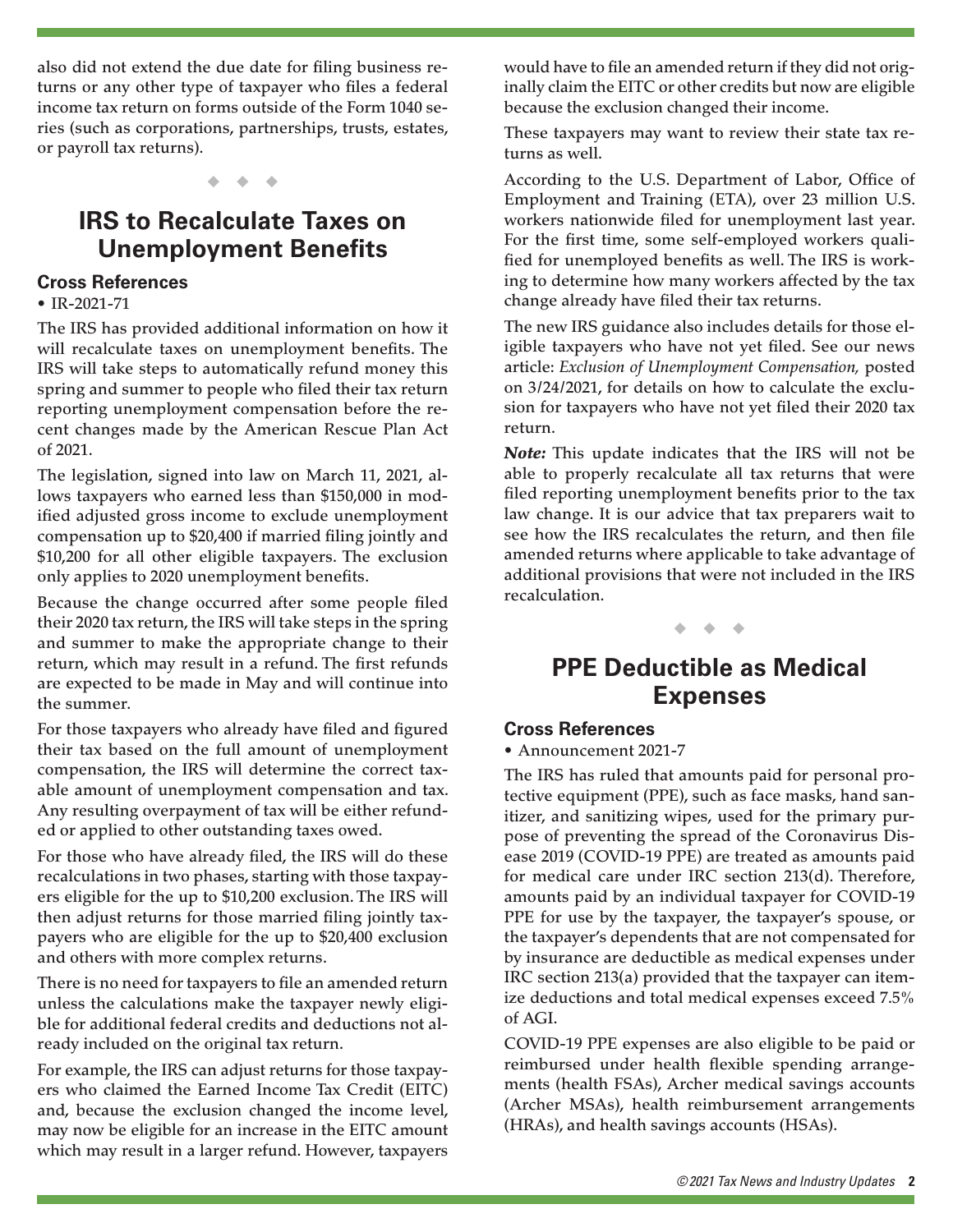Group health plans may be amended to provide for reimbursement of expenses for COVID-19 PPE incurred for any period beginning on or after January 1, 2020. Group health plans may be amended to include COVID-19 PPE retroactive back to January 1, 2020 if:

- The plan is amended no later than the last day of the first calendar year beginning after the end of the plan year in which the amendment is effective,
- No amendment with retroactive effect is adopted after December 31, 2022, and
- The plan is operated consistent with the terms of the amendment, including during the period beginning on the effective date of the amendment through the date the amendment is adopted.

**Emergency Aid Granted to Students**

◆ ◆ ◆

### **Cross References**

#### • IR-2021-70

The IRS has issued frequently asked questions on how students and higher education institutions should report pandemic-related emergency financial aid grants.

**Students.** Emergency financial aid grants made by a federal agency, state, Indian tribe, higher education institution or scholarship-granting organization (including a tribal organization) to a student because of an event related to the COVID-19 pandemic are not included in the student's gross income.

Students should not reduce an amount of qualified tuition and related expenses by the amount of an emergency financial aid grant. If students used any portion of the grants to pay for qualified tuition and related expenses on or before December 31, 2020, they may be eligible to claim a tuition and fees deduction or the American Opportunity Credit or Lifetime Learning Credit on their 2020 tax return.

Higher education institutions. Because students do not include emergency financial aid grants in their gross income, higher education institutions are not required to file or furnish Forms 1099-MISC reporting the grants made available by the Coronavirus Aid, Relief, and Economic Security Act (CARES Act) or the COVID-related Tax Relief Act (COVID Relief Act) and do not need to report the grants in box 5 of Form 1098-T.

However, any amounts that qualify for the tuition and fees deduction or the American Opportunity Credit or Lifetime Learning Credit are considered "qualified tuition and related expenses" and trigger the reporting requirements of IRC section 6050S. Higher education institutions must include qualified tuition and related expenses paid by emergency financial aid grants awarded to students in box 1 of Form 1098-T.

◆ ◆ ◆

### **100-Percent Deduction for Business Meals**

### **Cross References**

• Notice 2021-25

The IRS has released guidance regarding the temporary 100% deduction for expenses paid or incurred after December 31, 2020, and before January 1, 2023, for food or beverages provided by a restaurant. The guidance explains when the 100% deduction applies and when the 50% limitation continues to apply for purposes of IRC section 274.

In general, a deduction for entertainment, amusement, or recreation is disallowed. A deduction for business meals is generally limited to 50% if the expense is separately purchased from the entertainment activity or the cost of the food or beverages is separately stated from the cost of any entertainment on an invoice, bill, or receipt. [Reg. §1.274-11(b)(1)(ii)]

The Consolidated Appropriations Act, 2021, added IRC section 274(n)(2)(D) to the Internal Revenue Code which provides a temporary exception to the 50% limitation for business meals that are provided by a restaurant.

The new IRS guidance explains that the term "restaurant" means a business that prepares and sells food or beverages to retail customers for immediate consumption, regardless of whether the food or beverages are consumed on the business's premises. However, a restaurant does not include a business that primarily sells pre-packaged food or beverages not for immediate consumption, such as a grocery store, specialty food store, beer, wine, or liquor store, drug, store, convenience store, newsstand, or a vending machine or kiosk. The 50% limitation continues to apply for the purchase of food or beverage from any of these non-restaurant businesses provided the expense is otherwise allowable under the business meal rules.

In addition, the IRS guidance provides that an employer may not treat as a restaurant:

- 1) Any eating facility located on the business premises of the employer and used in furnishing meals excluded from an employee's gross income under IRC section 119, or
- 2) Any employer-operated eating facility treated as a de minimis fringe under IRC section 132(e)(2), even if such eating facility is operated by a third party under contract with the employer.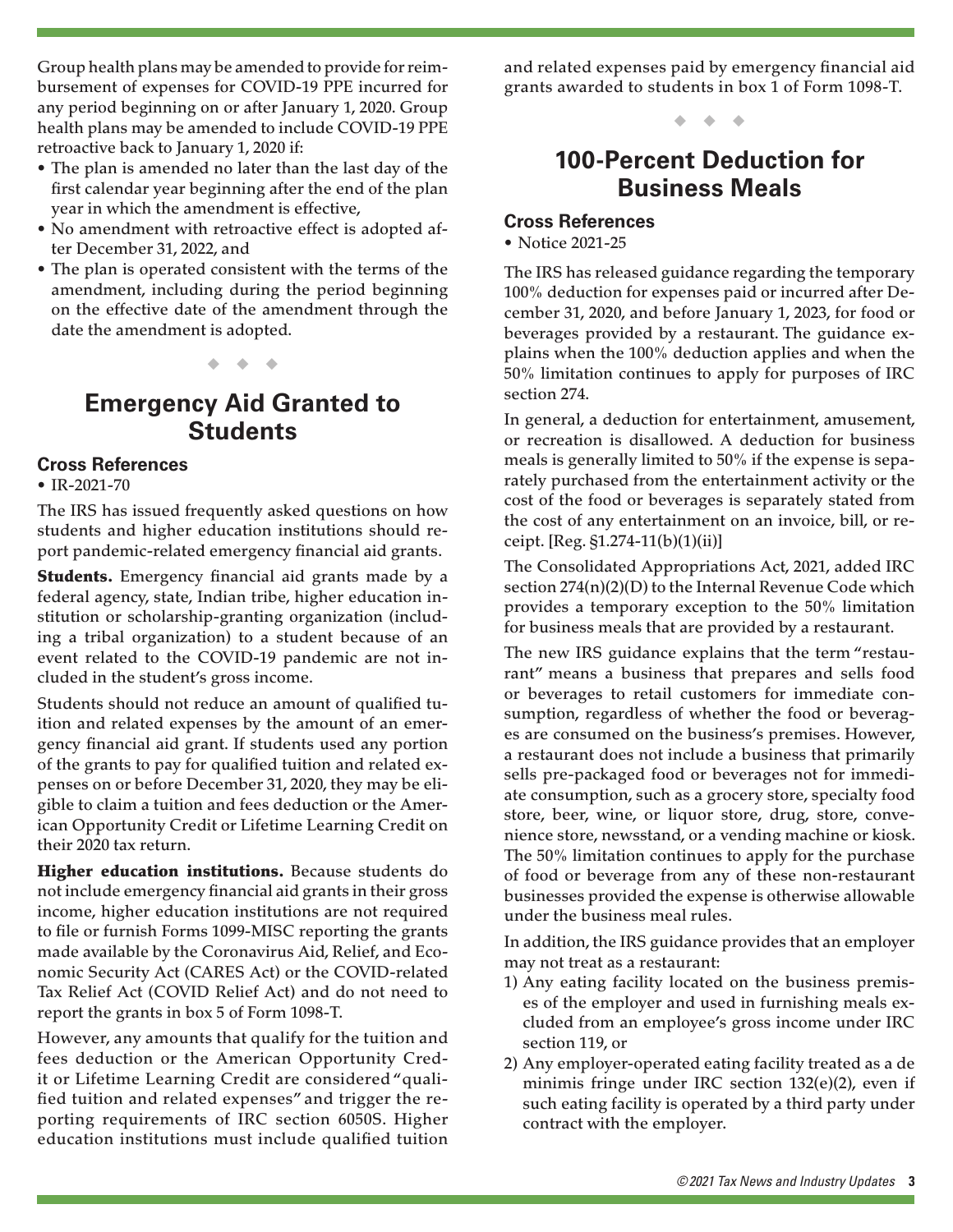*Note:* Notice 2021-25 appears to lack specifics in cases where a grocery store or a convenience store includes a restaurant in the same building under the same ownership that is not separated by walls or barriers. How is it determined what the primary business of the business is when the business is in both businesses under the same roof?

#### ◆ ◆ ◆

### **PPP Extension Act of 2021**

### **Cross References**

#### • Public Law 117-6

Signed into law on March 30, 2021, the PPP Extension Act of 2021 extends the covered period and the funding period for the Paycheck Protection Program (PPP) from March 31, 2021 to June 30, 2021. The Small Business Administration (SBA) is not allowed to accept any new lender applications during the period starting June 1, 2021 through June 30, 2021.

The PPP was first enacted under the CARES Act to provide SBA loans to eligible businesses as a result of the economic hardships caused by COVID-19. The loans are designed to provide a direct incentive for small businesses to keep their workers on the payroll. SBA will forgive the loan if employees are kept on the payroll during a "covered period" and the money is used for payroll, rent, mortgage interest, or utilities. If loan proceeds are not used for these expenses, the business is required to repay a portion or all of the loan. Any amount that is forgiven is not taxable.

On June 5, 2020, the Paycheck Protection Program Flexibility Act of 2020 was signed into law, which provided additional funding for PPP loans, extended the "covered period," and allowed more money to be spent on non-payroll costs, such as mortgage interest, rent, and utilities. To be eligible for loan forgiveness, at least 60% of the loan proceeds must be used for payroll costs and no more than 40% for mortgage interest, rent, or utilities.

The Consolidated Appropriations Act, 2021, extended the PPP to March 31, 2021, and provided an additional \$806.5 billion in funding. The law also allowed additional expenses to be added to the 40% category, such as certain operational expenses, property damage costs, supplier costs, and certain worker protection expenditures. The law also allowed for a second draw PPP loan for smaller and harder-hit businesses with a maximum loan amount of \$2 million. The law also allows for a tax deduction for expenses paid for with loan proceeds, even if the loan is forgiven and the loan forgiveness is not taxable.

The new law does not change any of these previous provisions, other than extending to June 30, 2021 the covered period and the ability for SBA to provide funds for loan applicants.

◆ ◆ ◆

### **Employee Retention Credit Guidance for First and Second Quarters of 2021**

### **Cross References**

#### • Notice 2021-23

On March 8, 2021, TTB posted the news article, *Employee Retention Credit Guidance,* based on IRS Notice 2021- 20, which provided updated guidance based upon the Consolidated Appropriations Act, 2021. The IRS notice addressed the Employee Retention Credit for qualified wages paid after March 12, 2020, and before January 1, 2021. The IRS has now released guidance to address changes made by the Consolidated Appropriations Act, 2021, for qualified wages paid during the first and second calendar quarters of 2021. Notice 2021-23 does not address changes made by the American Rescue Plan Act of 2021 for qualified wages paid after June 30, 2021. Those changes will be addressed in future guidance.

Decline in gross receipts. An employer may qualify for the Employee Retention Credit if there is a significant decline in gross receipts. Under the CARES Act, a significant decline was defined as the first calendar quarter in 2020 in which gross receipts were less than 50% of gross receipts for the same calendar quarter in 2019. The significant decline period ended with the earlier of January 1, 2021, or the first calendar quarter in 2020 where gross receipts were greater than 80% of gross receipts for the same calendar quarter in 2019.

For the first two quarters of 2021, the new law provides that a significant decline in gross receipts means gross receipts are less than 80% of gross receipts for the same calendar quarter in 2019. Notice 2021-23 provides that the determination of whether an employer is an eligible employer based on a decline in gross receipts is made separately for each calendar quarter in 2021 and is based on an 80% threshold. In addition, if the employer was not in existence as of the beginning of the same calendar quarter in 2019, the 80% test is applied by comparing gross receipts in the same calendar quarter of 2020 to the first or second calendar quarter of 2021.

The new law also allows an employer to elect to use an alternative quarter to calculate gross receipts. Under this election, the decline in gross receipts test is met for a calendar quarter in 2021 by comparing gross receipts for the immediately preceding calendar quarter with those for the corresponding calendar quarter in 2019 (or 2020 if the employer did not exist as of the beginning of that quarter in 2019).